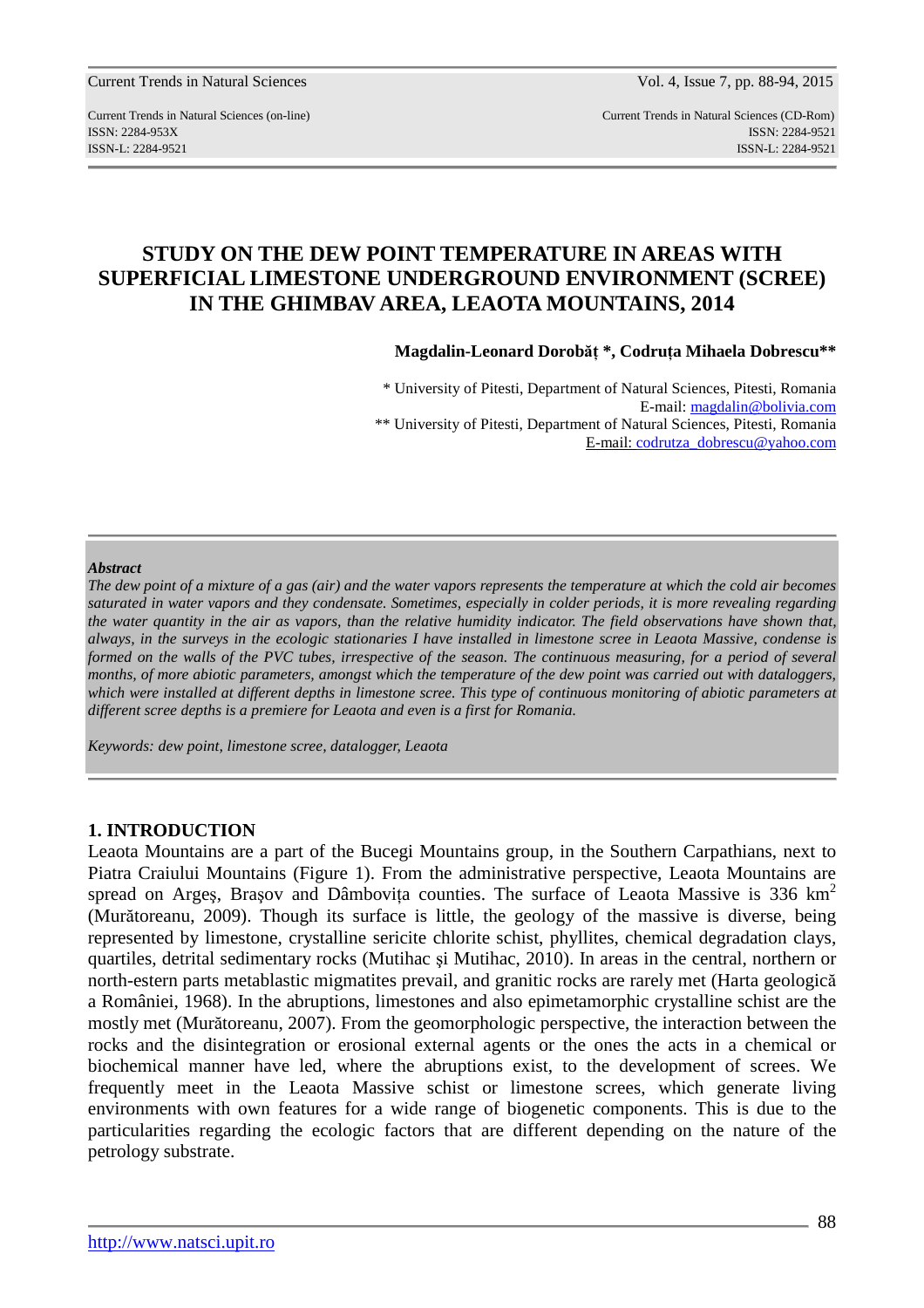Current Trends in Natural Sciences Vol. 4, Issue 7, pp. 88-94, 2015

Current Trends in Natural Sciences (on-line) Current Trends in Natural Sciences (CD-Rom) ISSN: 2284-953XISSN: 2284-9521 ISSN-L: 2284-9521 ISSN-L: 2284-9521

The paper is a part of a wider plan which is to analyze the way through which the abiotic ecological parameters influence the distribution of some biogenetic components in the area of Leaota Mountains.

# **2. MATERIALS AND METHODS**

To reach the proposed objectives, I've placed ecologic stationaries, both in areas with limestone scree and in areas with crystalline schist scree.

Regarding the limestone scree, one of the chosen areas for monitoring is located in the Ghimbav Mountain in Leaota Massive (Figure 2), on its southern slope, next to the entrance to the Ghimbav Keys. In this ecologic stationary, I have placed three surveys in limestone scree, at depths of 1 m (survey 1), 0.75 m, (survey 2) and 0.5 m (survey 3). Survey 1 was placed in semi-grassed scree, at an altitude of 883 meters, survey 2 in bare scree, at a height of 879 meters, and sample 3 was placed in the forest that covered the basis of the scree, at an altitude of 860 meters.



Figure 1. Leaota montains location



*Figure. 2. Mt Ghimbav (Popescu, Călin, 1991); the site of surveys (www.hartaturistului.com) (marked as red rectangle)* 

The samples were made of PVC tubes, with an internal diameter of 8 cm, perforated at the lower part on the whole area of the tube, on a width of 15 cm, starting from 10 cm from the lower basis of the tube. In each survey, I introduced a Barber trap to collect the invertebrate fauna. The trap consists of a 10 cm height plastic recipient (glass), with an 8 cm upper diameter, in which I put conservative featured liquid (ethylene glycol or ethyl alcohol) and a weak alimentary attractant. On the top of each trap I hung using a clothing or nylon wire a datalogger, to measure the temperature, the relative humidity and the dew point. Data processing was continuously made during August  $16<sup>th</sup>$ 2014 and November  $26<sup>th</sup>$  2014 (and until November  $28<sup>th</sup>$  for survey 1), from hour to hour, or from 2 to 2 hours, during the whole period. The captured fauna elements in the Barber traps were collected monthly. Thus, I tried to make a correlation between the distribution of some species and the variation of these ecologic parameters, which, in turn, vary depending on the lithological features of the superficial underground environment. In this paper, I analyzed the variation of the dew point temperature in the surveys.

This dew point of a mixture of a gas (air) and water vapors represents the temperature at which the cold air becomes saturated in the water vapors and they condense (www.oxfordreference.com). The temperature of the dew point can always be lower to the temperature of the air (Ciulache, 2004). When the relative humidity of the air (another abiotic parameter) is 100%, the temperature of the dew point is equal to the air temperature (www.erh.noaa.gov). While relative humidity is (as its name suggests) a relative measure of the water volume as vapors, the dew point temperature is an absolute measure and shows the water volume in the air (Ciulache, 2007). In the placed surveys, I have very frequently noticed condensation on the PVC tubes; from this perspective, the dew point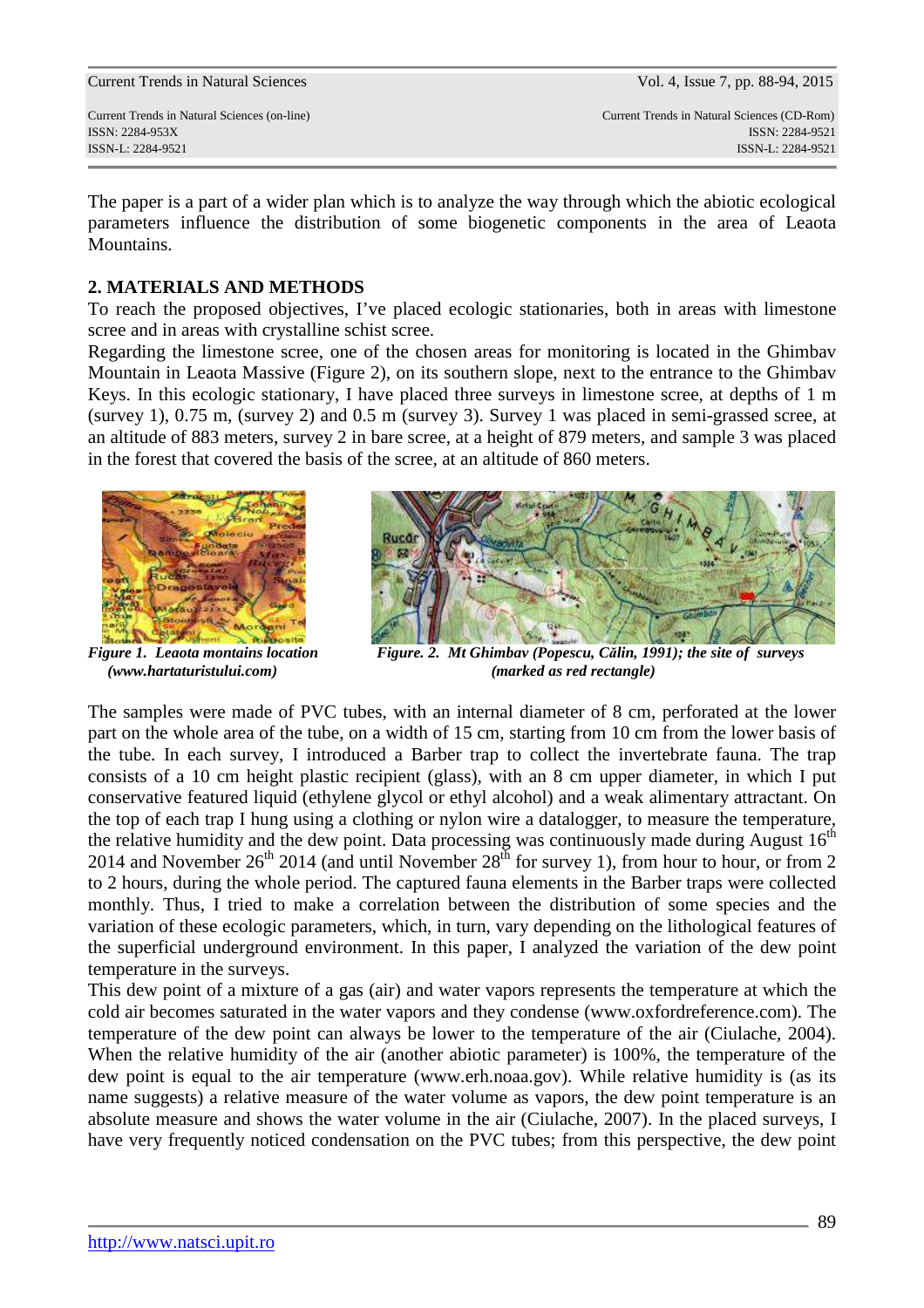|  |  | <b>Current Trends in Natural Sciences</b> |
|--|--|-------------------------------------------|
|--|--|-------------------------------------------|

parameter is more relevant regarding the study of the water vapors volume in the air in the superficial underground environment.

# **3. RESULTS AND DISCUSSIONS**

In the first monitoring period, August  $16<sup>th</sup>$  – September 6<sup>th</sup> 2014, the registered results were (Figures 3 -5, Table 1):

For survey 1, at 1m depth, I registered the maximum value of the dew point of 12.7ºC, on August  $25<sup>th</sup>$ , at 2.15 am; values over 12°C were also registered at 16.08 p.m., 11.45 p.m. - 17.08 p.m. 10.15 p.m., 23.08, 9.15 p.m. - 08.25, 9.15 a.m. The minimal registered value was  $10^{\circ}$ C, on August  $29^{\text{th}}$ , 2.15 p.m.

In the case of survey 2, at 0.75m depth, the maximum value was 16.5°C, on August  $17<sup>th</sup>$ , at 15 a.m. Similar values, between 16°C and 16.2°C were also registered between August  $23<sup>th</sup>$  4.34 a.m. – August 24<sup>th</sup> 6.34 a.m. The minimum value was 12,6°C on August 08<sup>th</sup>, between 10.34 a.m. and 12.34 a.m.

In the case of survey 3, at 0.5 m depth this parameter reached the maximum value on August 24th, of 13.9°C, at 6.52 a.m. and the minimum value of 12°C on August  $18<sup>th</sup>$  between 9.52 a.m. and 12.52 a.m.



*Figure 3. The variation of the dew point temperature, survey 1 (1m), August 16th – September 6th 2014* 



*Figure 4. Variation of dew point temperature, survey 2 (0.75 m, August 16th – September 6th 2014* 

In the second period, for the September  $6<sup>th</sup>$  – October  $5<sup>th</sup>$  period, the dew point temperature varied as follows (Figures 6 - 8, Table 1):

In survey 1, the maximum value was 11,4 $\degree$ C on September  $7^{th}$ , 2.49 a.m. and the minimum value was 4°C, registered twice, on September  $25<sup>th</sup>$ , 2.49 p.m. and on October  $5<sup>th</sup>$ , 12.49 p.m.;

In survey 2, dew point reached the maximum at  $14.6^{\circ}$ C, on September  $20^{\text{th}}$ , 1.13 p.m., and the minimum of  $7.1^{\circ}$ C was registered on September  $25^{\text{th}}$ , 11.14 a.m. We also observe a general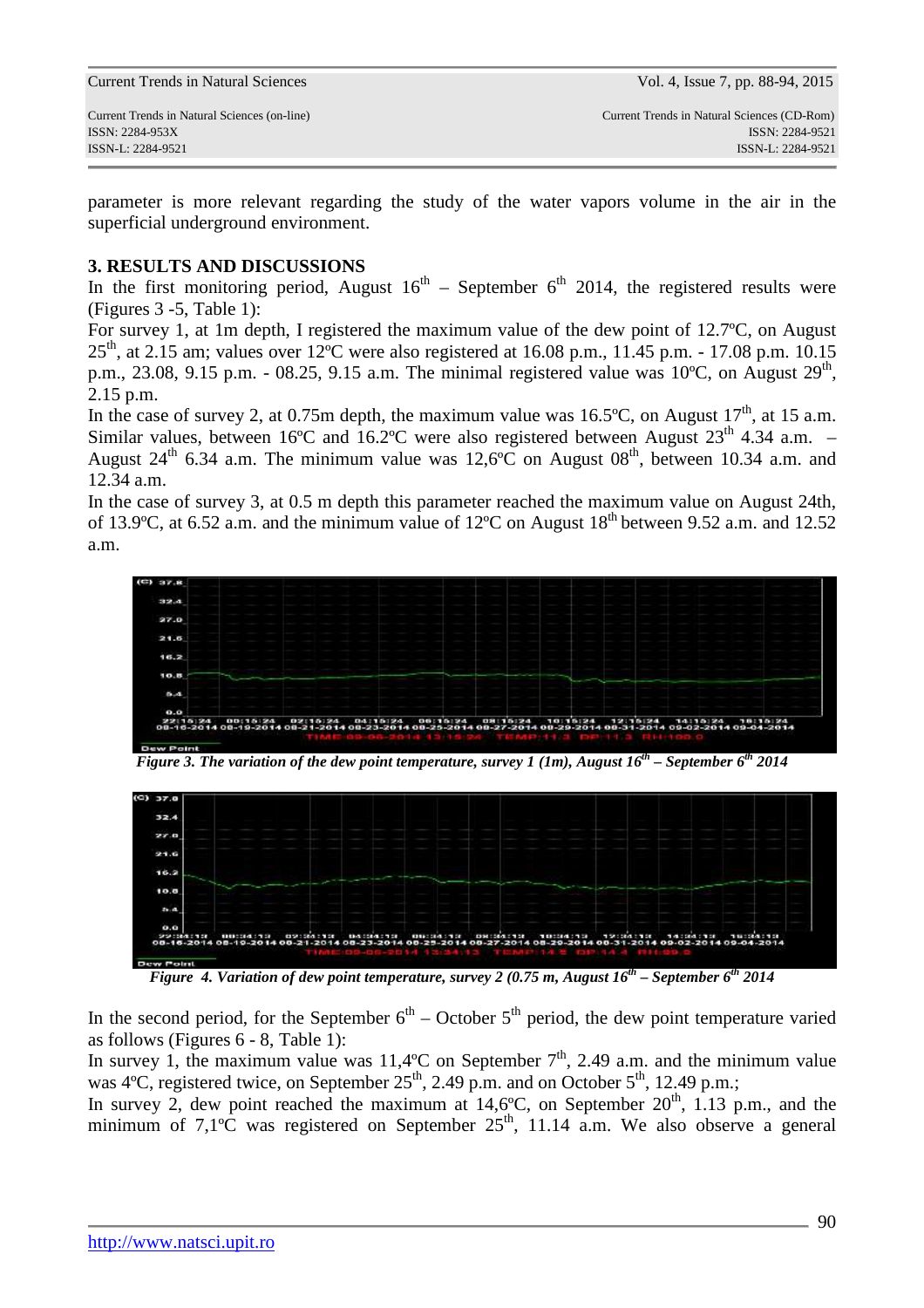Current Trends in Natural Sciences (on-line) Current Trends in Natural Sciences (CD-Rom) ISSN: 2284-953XISSN: 2284-9521 ISSN-L: 2284-9521 ISSN-L: 2284-9521

decreasing trend during the period, with a single exception, between 09.20 and 09.23, when the trend is reversed and a visible growth materializes;

In survey 3, the maximum was on 09.07<sup>th</sup>, 2.37 a.m. and on 09.09<sup>th</sup> at 3.27 a.m., reaching 13.2°C and the minimum value was  $8^{\circ}$ C on 09.25<sup>th</sup>, at 9.27 a.m. and 11.27 a.m.



*Figure 5. Variation of the dew point temperature, survey 3 (0.5m) August 16th – September 6th 2014* 



*Figure 6. Variation of the dew point temperature, survey 1 (1m), September 6th – October 5th 2014* 



*Figure 7. Variation of the dew point temperature, survey 2 (0.75m) September 6th – October 10th 2014* 



*Figure 8. Variation of the dew point temperature , survey 3 (0.5m), September 6th – October 5th 2014*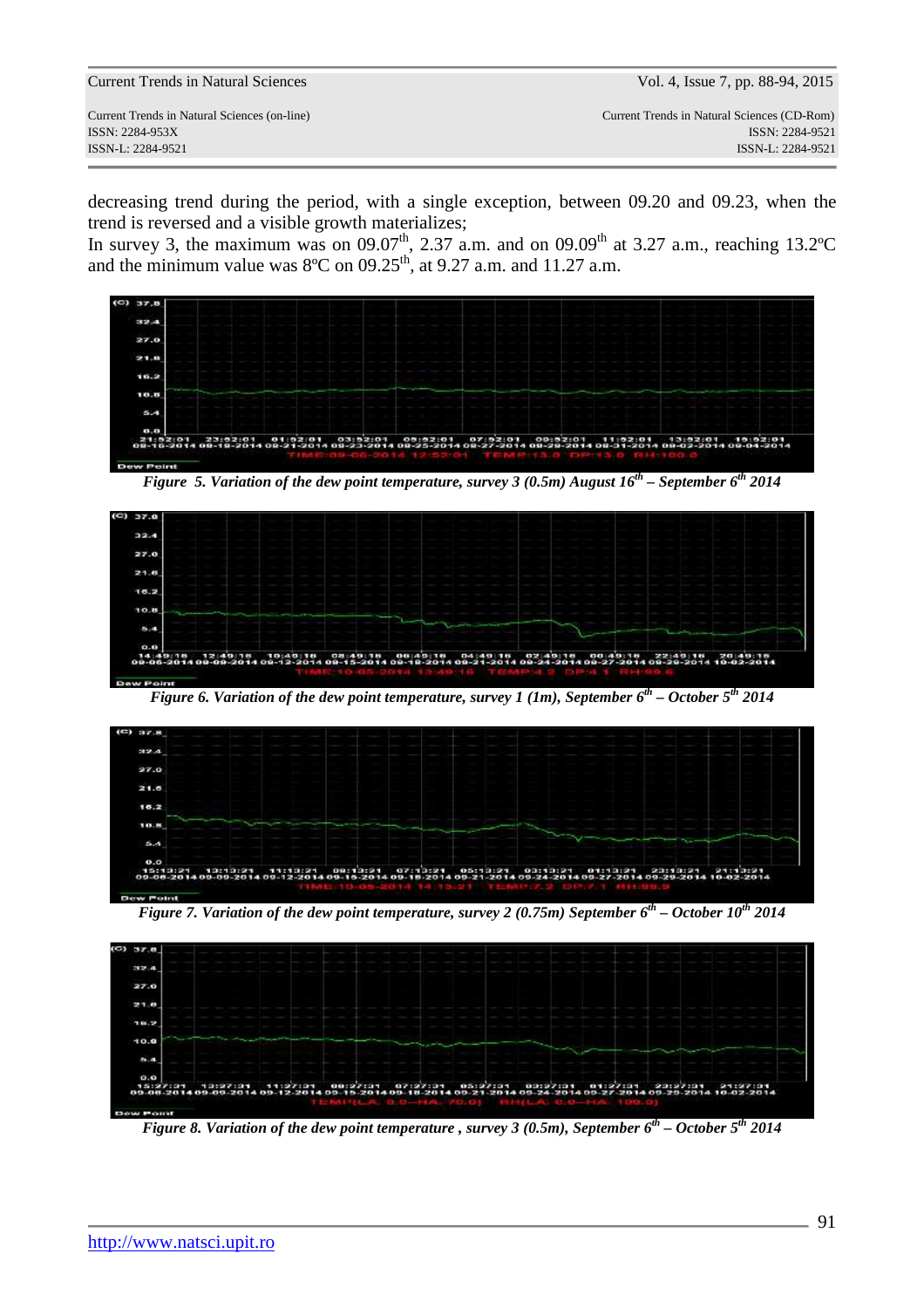Current Trends in Natural Sciences (on-line) Current Trends in Natural Sciences (CD-Rom)

On the third period (Figures 9 - 11, Table 1), the maximum registered value was  $7.7^{\circ}$ C on  $10.19^{\text{th}}$ , at 1.44 a.m. This value was preceded and succeeded by almost similar one, of 7.6ºC, registered between  $10.18^{th}$ , 5.44 a.m. –  $10.19^{th}$ , 11.44 a.m., the  $10.19^{th}$ , 5.44 a.m. - 9.44 a.m. The lower value was 2.7°C on 11.27<sup>th</sup> between 9 a.m. and 1.44 p.m. (Values registered on 11.7<sup>th</sup>, on 3.44 p.m. for the temperature, relative humidity and the dew point were wrong, probably the sensors were influenced by water condensation, sweat, the water got to the datalogger, the relative humidity reached 100%; at the same time, the measured temperature was –40ºC, which confirms defection device).

In survey 2, we notice that the maximum dew point temperature was registered on October  $10<sup>th</sup>$ , at 4.08 p.m., with the value of 10.4ºC, and the minimum value was 2.3ºC, registered on November 4, at 10.08 p.m.

Finally, in survey 3, observations showed that the maximum was on October  $23<sup>rd</sup>$ , with the value of 10.3 °C, and the minimum was  $-1.8$ °C, on October 22<sup>nd</sup>, 2.50 p.m.



*Figure 9. Variation of the dew point temperature, survey 1 (1m), October 5th - November 28th 2014* 



*Figure 10. Variation of the dew point point temperature, survey 2 (0.75m), October 5th - November 25th 2014* 



*Figure 11. Variation of the dew point temperature, survey 3 (0.5m), October 5th – November 25th 2014*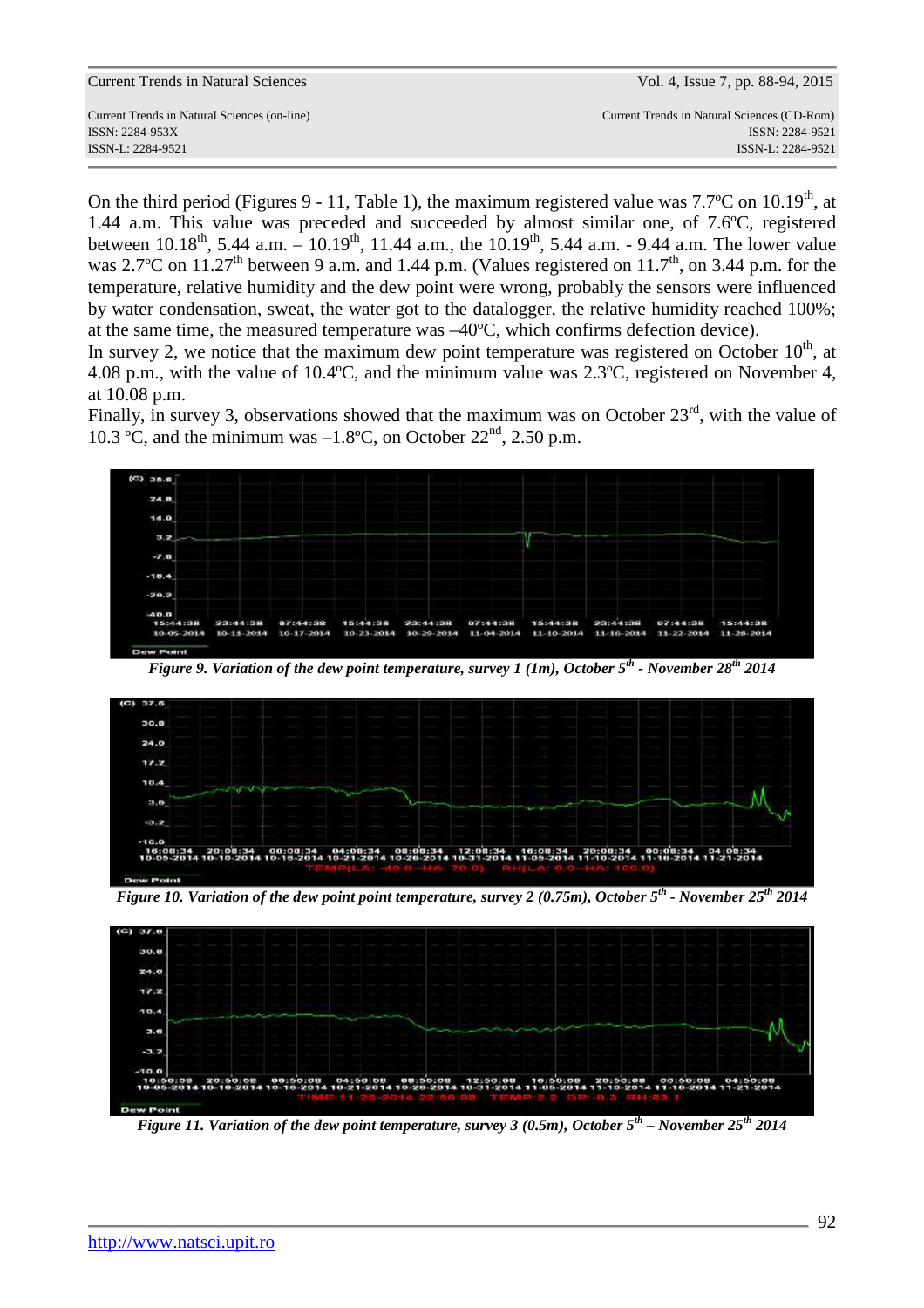| Current Trends in Natural Sciences                                                   | Vol. 4, Issue 7, pp. 88-94, 2015                                                    |
|--------------------------------------------------------------------------------------|-------------------------------------------------------------------------------------|
| Current Trends in Natural Sciences (on-line)<br>ISSN: 2284-953X<br>ISSN-L: 2284-9521 | Current Trends in Natural Sciences (CD-Rom)<br>ISSN: 2284-9521<br>ISSN-L: 2284-9521 |
|                                                                                      |                                                                                     |

The cumulative analysis of the registered value (Table 2), on the whole August  $16<sup>th</sup>$  – November  $25<sup>th</sup>$  2014 period shows the following facts:

The maximum temperature of the dew point at 1m depth was 12.7ºC and the minimum temperature was 2.7°C, leading to a difference in the dew point temperature of  $\Delta DP_{1m} = 10$ °C.

The maximum temperature of the dew point at 0.75m depth was 16.5ºC and the minimum temperature was 2.3°C, leading to a difference in the dew point temperature of  $\Delta DP_{0.75m} = 14.2$  °C. The maximum temperature of the dew point at 0,5m depth was 13.9ºC and the minimum temperature was –1.8°C, leading to a difference in the dew point temperature of  $\Delta DP_{0.5m} = 15.7$  °C.

| raced research monthly will have the contract with point components in the third perfolio<br>September $6^{\text{th}}$ - October $5^{\text{th}}2014$<br>August 16 <sup>th</sup> -September 6 <sup>th</sup> 2014 |               | October $5^{\text{th}}$ – November 25 <sup>th</sup> 2014 |                      |               |               |               |               |            |                      |
|-----------------------------------------------------------------------------------------------------------------------------------------------------------------------------------------------------------------|---------------|----------------------------------------------------------|----------------------|---------------|---------------|---------------|---------------|------------|----------------------|
| depth                                                                                                                                                                                                           | $DP_{max}$    | $DP_{min}$                                               | $\Delta \mathbf{DP}$ | $DP_{max}$    | $DP_{min}$    | <b>ADP</b>    | $DP_{max}$    | $DP_{min}$ | $\Delta \mathbf{DP}$ |
| survey<br>(m)                                                                                                                                                                                                   | $(^{\circ}C)$ | $(^{\circ}C)$                                            | $(^{\circ}C)$        | $(^{\circ}C)$ | $(^{\circ}C)$ | $(^{\circ}C)$ | $(^{\circ}C)$ | $({}^oC)$  | $(^{\circ}C)$        |
|                                                                                                                                                                                                                 | 12.7          | 10                                                       | 2.7                  | 11.4          | 4             | 7.4           | 7.7           | 2.7        | 5                    |
| 0.75                                                                                                                                                                                                            | 16.5          | 12.6                                                     | 3.9                  | 14.6          | 7.1           | 7.5           | 10.4          | 2.3        | 8.1                  |
| 0.5                                                                                                                                                                                                             | 13.9          | 12                                                       | 1.9                  | 13.2          | 8             | 5.2           | 10.3          | $-1.8$     | 12.1                 |

*Table 1. The minimum and maximum dew point temperature in the three periods* 

*Table 2. The minimum and maximum dew point temperature in cumulative periods* 

| August 16 <sup>th</sup> - November 25 <sup>th</sup> 2014 |                          |                        |                 |  |
|----------------------------------------------------------|--------------------------|------------------------|-----------------|--|
| depth<br>survey (m)                                      | $DP_{max} ({}^{\circ}C)$ | $DP_{min} (^{\circ}C)$ | $DP\Delta$ (°C) |  |
|                                                          | 12.7                     | 2.7                    | 10              |  |
| 0.75                                                     | 16.5                     | 2.3                    | 14.2            |  |
| 0.5                                                      | 13.9                     | $-1.8$                 | 15.7            |  |

### **4. CONCLUSIONS**

From the monitoring and registrations made during August  $16<sup>th</sup>$  and November  $25<sup>th</sup>$  2014 in the ecologic stationary installed in Ghimbav, we can conclude that the variation of the dew point temperature slightly decreases at the same time with the increase in the depth of the surveys;

 $\Delta DP_{1m} < \Delta DP_{0,75m} < \Delta DP_{0,5m}$ ; the difference between the variation of the dew point at 1m depth and the one at 0.75m depth is  $\Delta DP_{0.75m}$  -  $\Delta DP_{1m} = 4.2$  °C; the difference between the variation of the dew point at 0.75 m depth and the variation at 0.5m depth is  $\Delta DP_{0.5m}$  -  $\Delta_0 DP_{.75m} = 1.5$  °C.

The highest values of the temperature at which condense is produced, respectively the dew point were registered in the summer, and the lowest in the winter, which is a normal thing, considering that, as low as the air temperature is, the the temperature the vapors in the air become saturated gets lower, namely the temperature at which condense is produced.

Of the values registered in table 1 we can see that, for the same periods, the maximum values of the dew point temperature were registered at 0.75m depth: 16.5ºC, respectively 14.6ºC and 10.4ºC. As for the minimum values of the same parameter, they were measured twice at 1m depth during the